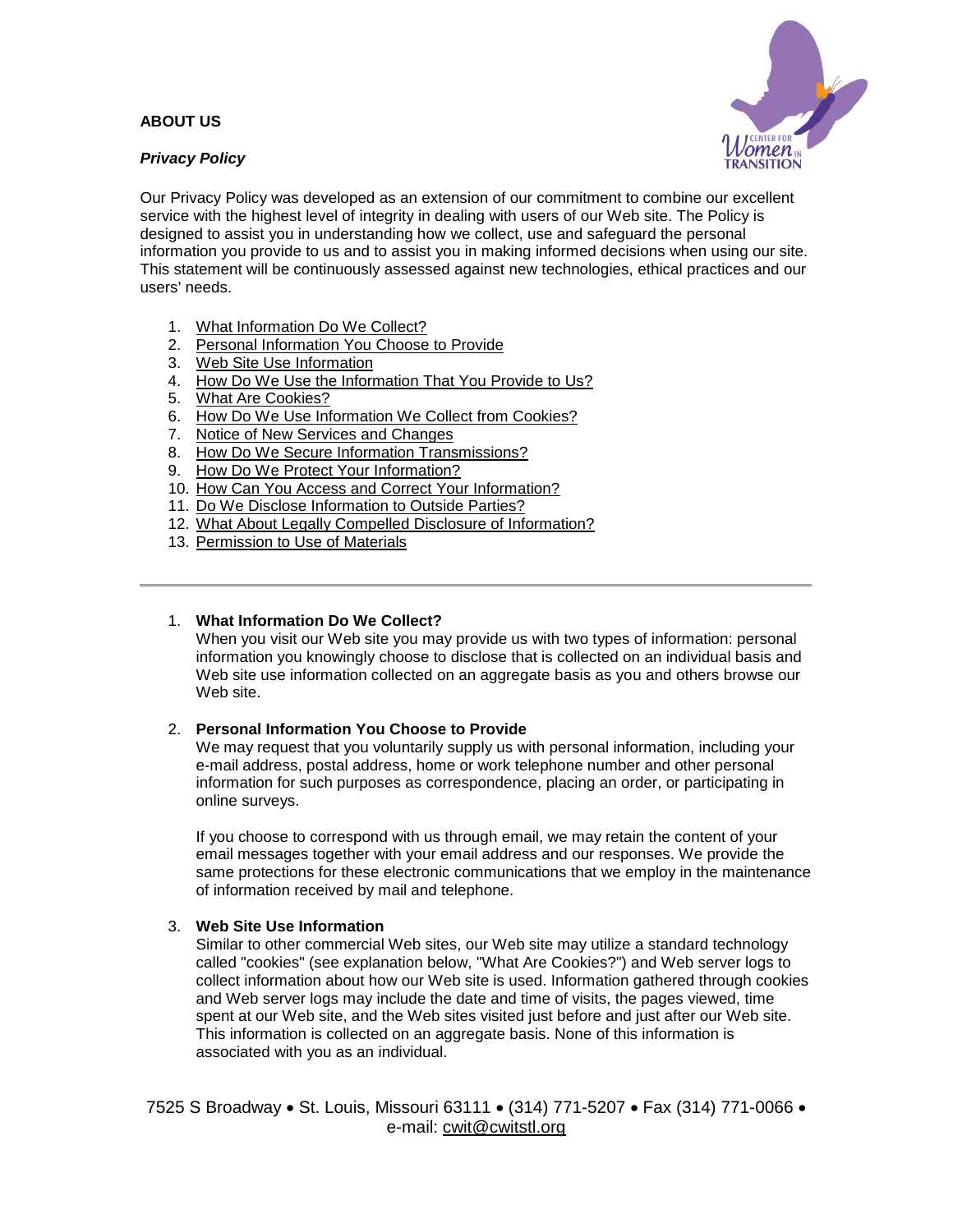

## 4. **What Are Cookies?**

Cookies are a feature of Web browser software that allows Web servers to recognize the computer used to access a Web site. Cookies are small pieces of data that are stored by a user's Web browser on the user's hard drive. Cookies can remember what information a user

accesses on one Web page to simplify subsequent interactions with that Web site by the same user or to use the information to streamline the user's transactions on another Web page. This makes it easier for a user to move from Web page to Web page and to complete commercial transactions over the Internet. Cookies should make your online experience easier and more personalized.

### 5. **How Do We Use Information We Collect from Cookies?**

We use Web site browser software tools such as cookies and Web server logs to gather information about our Web site users' browsing activities, in order to constantly improve our Web site and better serve our customers. This information assists us to design and arrange our Web pages in the most user-friendly manner and to continually improve our Web site to better meet the needs of our customers and prospective customers.

Cookies help us collect important business and technical statistics. The information in the cookies lets us trace the paths followed by users to our Web site as they move from one page to another. Web server logs allow us to count how many people visit our Web site and evaluate our Web site's visitor capacity. We do not use these technologies to capture your individual email address or any personally identifying information about you.

#### 6. **How Do We Secure Information Transmissions?**

When you send confidential personal credit card information to us on our Web site, a secure server software which we have licensed encrypts all information you input before it is sent to us. The information is scrambled en route and decoded once it reaches our Web site.

Other email that you may send to us may not be secure unless we advise you that security measures will be in place prior to your transmitting the information. For that reason, we ask that you do not send confidential information such as Social Security or account numbers to us through an unsecured email.

#### 7. **How Do We Protect Your Information?**

Information Security. We utilize encryption/security software to safeguard the confidentiality of personal information we collect from unauthorized access or disclosure and accidental loss, alteration or destruction.

Employee Access, Training and Expectations. Our corporate values, ethical standards, policies and practices are committed to the protection of user information. In general, our business practices limit employee access to confidential information, and limit the use and disclosure of such information to authorized persons, processes and transactions.

#### 8. **How Can You Access and Correct Your Information?**

You may request access to all your personally identifiable information that we collect online and maintain in our database by emailing us using the contact form at the bottom of this page.

## 9. **Do We Disclose Information to Outside Parties?**

We may provide aggregate information about our customers, sales, Web site traffic patterns and related Web site information to our affiliates or reputable third parties, but

7525 S Broadway • St. Louis, Missouri 63111 • (314) 771-5207 • Fax (314) 771-0066 • e-mail: cwit@cwitstl.org